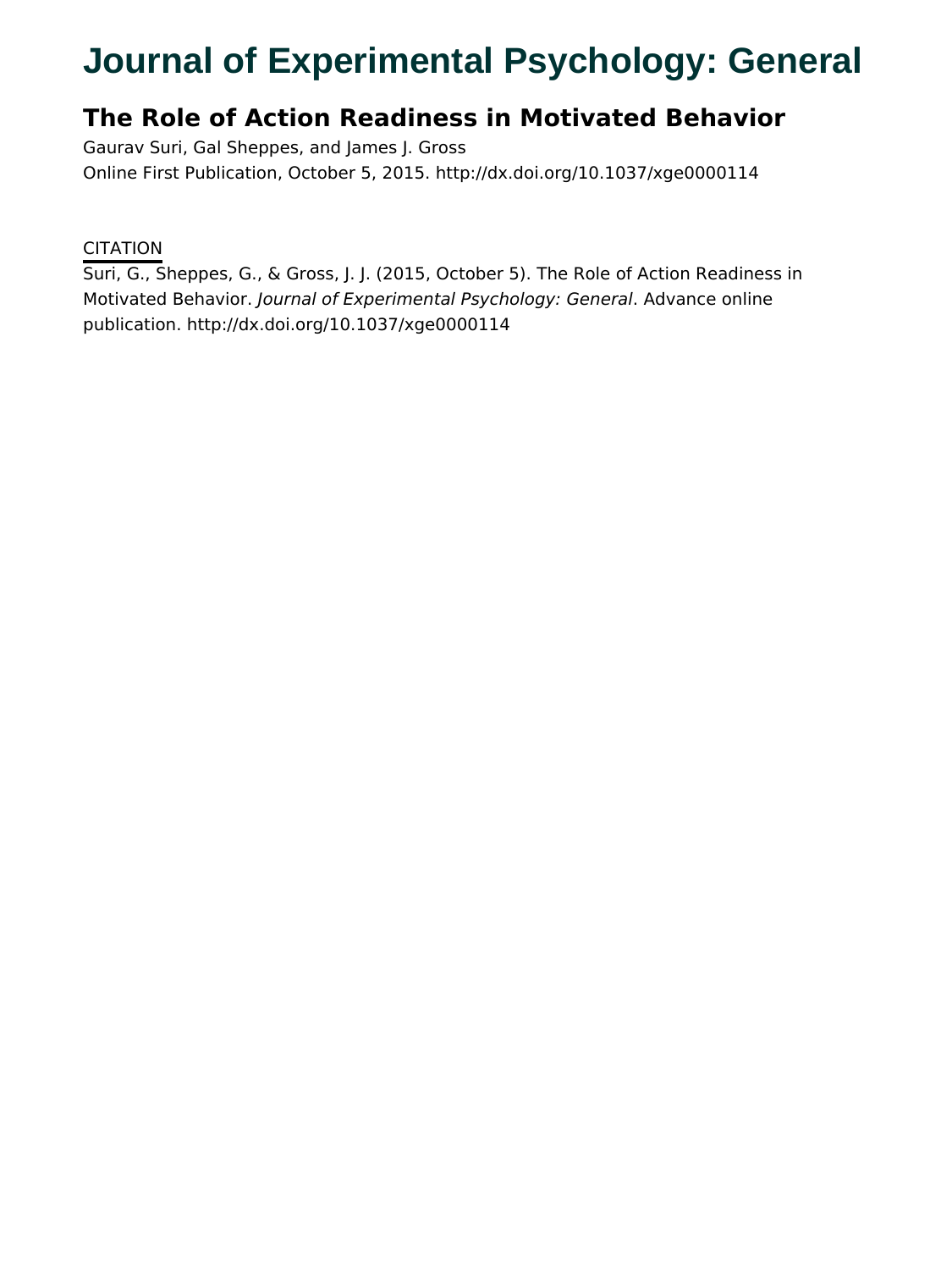## The Role of Action Readiness in Motivated Behavior

Gaurav Suri Stanford University

Gal Sheppes Tel Aviv University

#### James J. Gross Stanford University

According to many theories of motivation and decision making, the principal driver of human behavior is the valuation of actions. Action value is computed as the difference between stimulus value (the benefits and costs inherent in the stimulus that is the target of the action) and action costs (the effort required to perform the action). In the present work, we propose that action costs are crucially influenced by the readiness to perform a given action. We define *action readiness* as the ease with which an action may be initiated given the preaction launch state of the individual. An action that has been frequently or recently performed or rehearsed has a high level of action readiness, whereas an action that has not been frequently or recently performed or rehearsed has a low level of action readiness. By our account, if action readiness levels are high for a given action, decreased action costs may result in action even when the stimulus value is relatively low. Conversely, if action readiness levels are low for a given action, even action costs that appear negligible can dominate positive stimulus values, resulting in seemingly puzzling instances of inaction. We develop and test these ideas in 3 studies across 233 participants using an image-viewing decision context and a logistic prediction model.

*Keywords:* motivation, decision making, valuation, action readiness, self-control

Why do we do what we do? Theories of motivation and decision making suggest that goal-directed behavior is governed by computations of the value of the potential actions relevant in a given context (Glimcher & Fehr, 2013; Graham & Weiner, 1996). Specifically, we are thought to choose actions that have the greatest subjective action value (Kruglanski et al., 2012; Rangel, Camerer, & Montague, 2008).

The computation of subjective action value involves an integration of the stimulus value and the action costs. Here, the *stimulus value* is defined as the difference between the anticipated benefits derived from the stimulus (that is, the target of the action) and the inherent costs associated with the stimulus. For example, the stimulus value of a snack is the difference between the expected benefit derived from the snack and the price paid. *Action costs* are defined as the costs inherent to performing the action that is being valued. They may involve physical or mental effort (Rangel & Clithero, 2013). For example, the action cost of purchasing a snack may include the effort of walking to a nearby store. The stimulus value and action costs are integrated into action values. This concept has been expressed as follows in the prior literature (Rangel & Hare, 2010):

Action Value = Stimulus Value  $-$  Action Costs, (1)

where

Stimulus Value = Stimulus Benefits  $-$  Stimulus Costs. (2)

Theories of motivation and decision making have been understandably concerned with identifying the factors that directly determine the stimulus value and action costs (the variables that, according to Equation 1, determine the value of an action). For example, a substantial body of literature (summarized in Bradley & Lang, 2007) suggests that stimuli that directly or indirectly promote survival (e.g., food, nurturance) often have positive stimulus values, whereas those that threaten an organism often have negative stimulus values. The magnitude of the stimulus value is said to be determined by the intensity of the stimulus (greater intensity produces more positive, or more negative, stimulus values). The magnitude of action costs is similarly thought to be determined by the level of physical or mental effort associated with performing an action (Kool, McGuire, Rosen, & Botvinick, 2010).

The present work is founded on the proposition that stimulus value and action costs are additionally influenced by psychological processes that may not appear to be directly relevant to these variables but are nevertheless crucial in determining their values. In prior work (Suri & Gross, 2015), we have provided empirical evidence supporting the proposition that stimulus value is influenced by the level of endogenous attention directed toward the outcomes associated with that stimulus. In the present work, we

Gaurav Suri, Department of Psychology, Stanford University; Gal Sheppes, Department of Psychology, Tel Aviv University; James J. Gross, Department of Psychology, Stanford University.

We thank Jay McClelland for his thoughtful counsel. We are also indebted to Hartosh Singh Bal and Gaurav Bhatnagar for their input on the logistic model described herein.

Correspondence concerning this article should be addressed to Gaurav Suri, Department of Psychology, Stanford University, 450 Serra Mall, Stanford, CA 94305. E-mail: rsuri@stanford.edu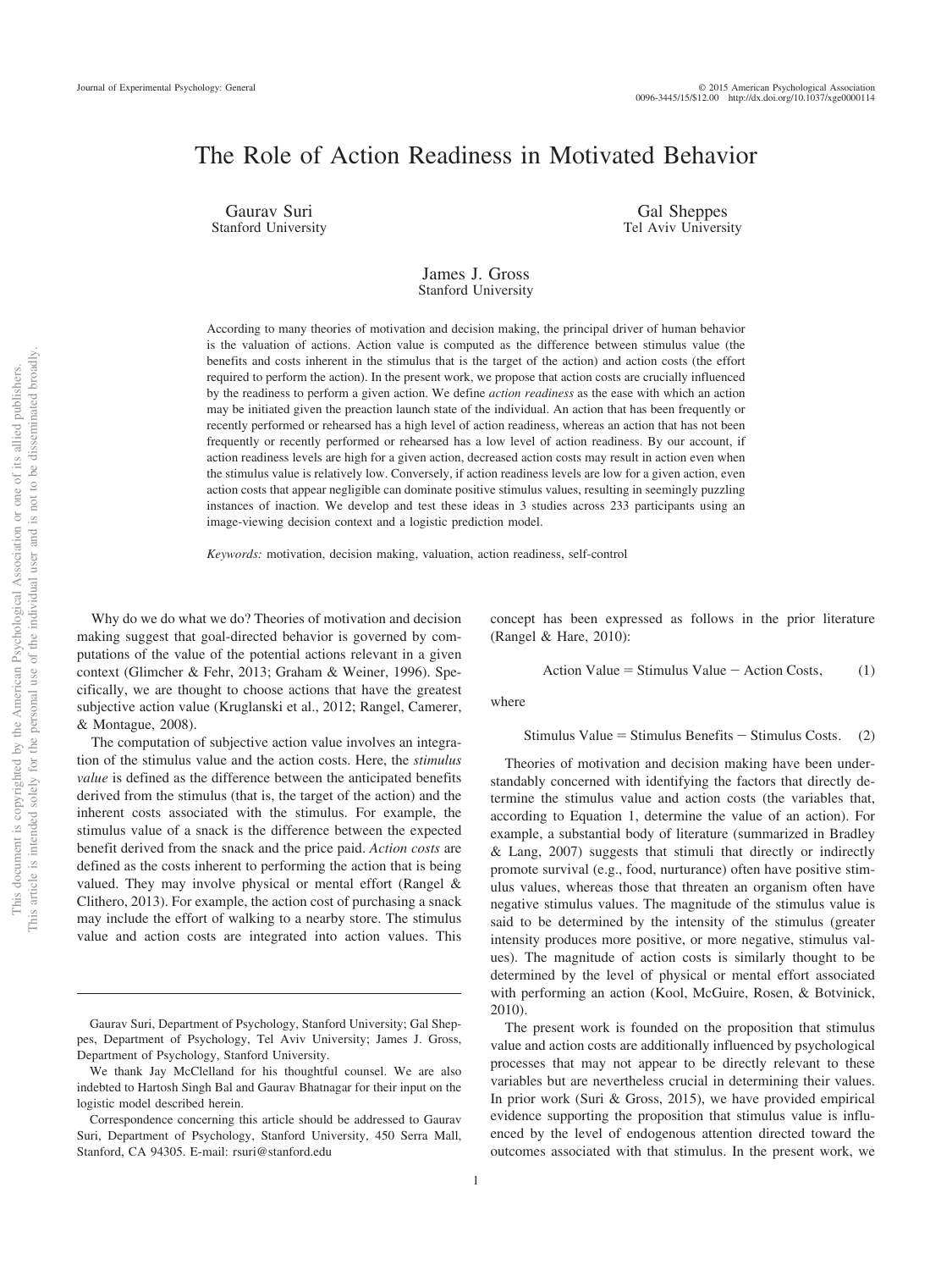aim to provide empirical evidence in support of the proposition that action costs are influenced by a person's readiness to perform that action. We define *action readiness* as the ease with which an action may be initiated given the preaction launch state of the individual.

We propose that an action that has been frequently or recently performed or rehearsed has a high level of action readiness, whereas an action that has not been frequently or recently performed or rehearsed has a low level of action readiness. We further hypothesize (but do not test in the present work) that action readiness may also be increased by attending to affordances present in a stimulus that are related to that action (Norman, 1999). *Affordances* are defined as the properties of a stimulus that suggest the possibility of an action (e.g., the handle of a suitcase may suggest lifting it). Additionally, readiness for an action may be increased by watching another person perform that action.

By our account, if action readiness levels for a given action are low, even action costs that appear to be negligible can dominate positive stimulus values, resulting in seemingly puzzling instances of inaction. For example, patients sometimes do not take medications known to result in valued health outcomes (Suri, Sheppes, Schwartz, & Gross, 2013). We attribute this and similar cases (e.g., not taking a few minutes to sign up for beneficial retirement accounts), in part, to a lack of action readiness with respect to the relevant actions in a given context. Conversely, if action readiness levels for a given action are high, decreased action costs may result in action even when the stimulus value is low. For example, people continue to snack well past satiation because the food item remains within easy reach (Cohen & Farley, 2008), as though the act of eating has "momentum" (Mehrabian & Riccioni, 1986). We attribute this and similar cases (e.g., sitting in the same chair on repeat visits to a classroom), in part, to increased action readiness with respect to the relevant actions in a given context.

Constructs potentially related to action readiness have been tested in controlled laboratory environments—although not by manipulating action readiness and not in contexts that have included stimulus values or action costs. For example, previously encountered stimuli (e.g., words, faces, objects) have been shown to elicit increased accuracy and increased speed of response during retrieval compared to stimuli that have not been encountered before (Forster & Davis, 1984). Electrophysiological and fMRI findings suggest that such improvements are driven by "tuning" or "sharpening" of the residual representation of the repeated stimulus (Bargh, 2006; Wagner & Koutstaal, 2002). However, these repetition priming effects were observed in the context of multiple exposures to the same stimulus—and not due to repetition of the same action (which might have increased action readiness). Further, in these studies, participants were not required to make trial-by-trial value judgments—rather, they were required to complete a single action (per trial) that involved perceiving, identifying, and/or categorizing stimuli as quickly as they could. It thus remains unknown whether action readiness influences goaldirected behavior that involves (the putatively more powerful) stimulus valuations.

In the present work, our aim was to determine whether it is possible for action readiness to influence actions when stimulus values are clearly present and action costs are apparently negligible. Concretely, we sought to determine whether a lack of action readiness (with respect to a specific action) could reduce completion rates of that action—even though that action was known to have a positive stimulus value. Further, we sought to test whether holding stimulus values constant, but increasing action readiness (thereby reducing action costs), could increase completion rates of those actions.

To meet these goals, we created a decision context in which study participants had two action options available to them in every trial. Each action option had a clearly defined stimulus value and action costs. In this context, participants frequently failed to take highly valued actions (with a positive stimulus value and apparently negligible action costs) which, according to motivational accounts not including action readiness, they should almost always have completed (Study 1a). We next (Study 1b) created a logistic model to test whether action readiness could explain participant behavior in Study 1a. The logistic model suggested that frequent prior action and recent action increased the subsequent likelihood of the occurrence of that action (supporting the hypothesis that whether or not an action is completed is, in part, dependent on its action readiness). We next tested the predictions and the generalizability of the logistic model using new stimuli and participants (that were not used in developing the logistic model; Study 2). Finally, the logistic model suggested that *mandating* action early in the experiment should increase action readiness levels throughout the experiment—thereby resulting in higher levels of action completion (even though there were no apparent changes to the stimulus value and action costs). We found this to be the case; further, these increased levels of action completion were accurately predicted by the logistic model (Study 3).

#### **Study 1a: Creating a Behavioral Context in Which Action Readiness Effects Are Evident**

To investigate the role of action readiness in decision making, we sought to create a context in which stimulus values and action costs were well understood and could be independently manipulated. Further, we sought to measure participants' decisions over a series of trials—this would allow us to determine whether frequent actions and recent actions of a particular type make subsequent action of that type more likely.

One context that seemed promising given our goals was choosing between affective images (Lang, Bradley, & Cuthbert, 1999). According to a standard hedonic account (Higgins, 1998), the stimulus value of a higher valenced (more pleasant or less negative) image is reliably greater than the stimulus value of a lower valenced image.

We measured participant behavior in two separate contexts. In the first context (required choice), we required participants to press one button to view a higher valenced image and another button to view a lower valenced image. In this case, since the action costs for viewing the two images were equal, stimulus values would determine participant behavior. We therefore hypothesized that, barring error or idiosyncratic preferences, participants would always press the button associated with the higher valenced image.

In the second context (proactive choice), participants were presented with a lower valenced image and had the option to proactively press a button to view a higher valenced image. The stimulus value of viewing a higher valenced image was thus pitted against the seemingly negligible cost of a button press. In this context, most theories of motivation and decision making would predict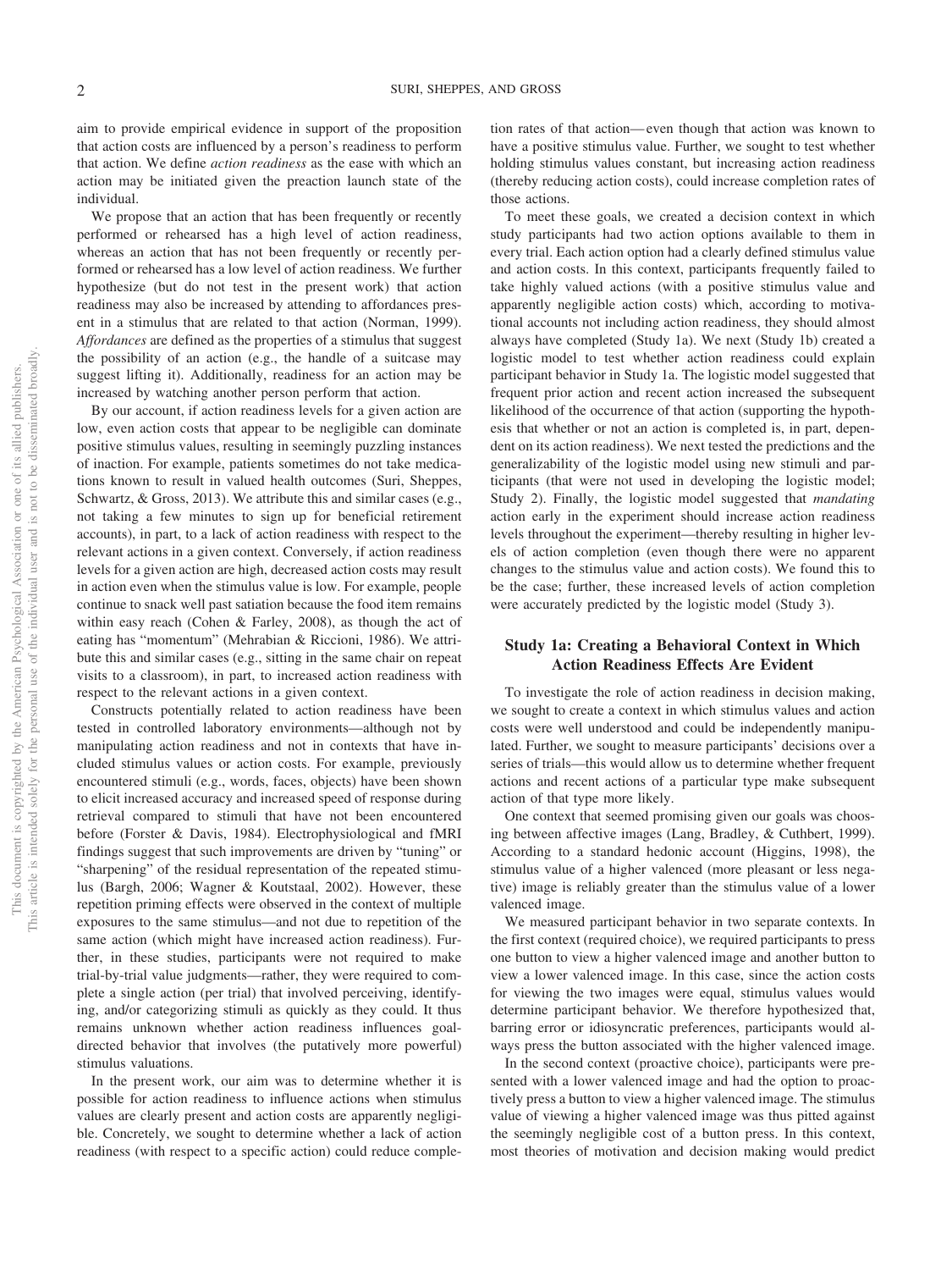very frequent button presses nearly on par with the required choice context. However, based on our analysis of the role of action readiness, we hypothesized that participants—who had low levels of action readiness for completing this action—would choose to switch images much less frequently than they did in the required choice context.

#### **Method**

In Study 1a, participants were randomly assigned to one of two groups: the required choice group or the proactive choice group. The purpose of the required choice group was to determine participant preferences in a decision context in which only stimulus values (but not action costs) were relevant. The purpose of the proactive choice group was to determine participant preferences in a context in which both stimulus values and action costs (including the potential effects of action readiness) were relevant.

In the required choice group, in each trial, participants were required to either press *s* to switch away from a lower valenced default image to view a higher valenced image or press *c* to continue viewing a default image. In this context, all participants were asked to make a choice (i.e., press a button) in every trial. The action costs for both options were equal.

In the proactive choice group, in each trial, participants continued to view the (inferior) default image unless they proactively acted (by pressing the *s* key) to switch away from the default image to view a higher valenced image. In this context, participants had the option to act or to do nothing. No action costs were incurred if a participant elected to continue viewing the default image; the physical or mental effort associated with a button press was the action cost associated with viewing the higher valenced image.

To maximize the effect of stimulus valuations, every effort was made to make the positive and negative stimuli as differentiated from neutral stimuli as possible. For negative stimuli, we chose International Affective Picture System (IAPS) images depicting intensely negative scenes (normative valence rating of 3.53, where  $1 = very$  *unpleasant* and  $9 =$  *highly pleasant*) that are reliably known to elicit avoidance behavior (Lang & Bradley, 2010). For positive stimuli, we chose erotic images of the type reliably known to elicit approach behavior among heterosexual males (Knutson, Wimmer, Kuhnen, & Winkielman, 2008).

Eighty participants were randomly assigned to either the proactive choice condition (50 participants) or the required choice condition (30 participants). All participants were heterosexual males between the ages of 18 and 50 who, in preexperiment questionnaires, indicated that they enjoyed viewing erotic images. The sample size in Study 1a and all subsequent studies was based on effect sizes observed in pilot studies.<sup>1</sup> We predetermined sample sizes that would give us adequate power in order to test our hypothesis and stopped data collection when we had obtained this predetermined number of participants.

There were 40 total trials (per participant) with an equal number—20—of two types of trials. The negative-to-neutral trials allowed the selection of a neutral image instead of a default negative image, and the neutral-to-positive trials allowed the selection of a positive image over a default neutral image. Prior to the start of the experiment, all images were sequentially displayed (500 ms/image in random order) so that participants knew the types of images they could expect in the positive, neutral, and negative categories.

In the required choice condition, participants were shown a default image for 1 s. In negative-to-neutral trials, this default image was negatively valenced; in neutral-to-positive trials, this default image was neutrally valenced. After the 1-s initial presentation, participants were presented with a 3-s choice screen (without the image). In negative-to-neutral trials, the choice screen read "Press 's' to switch to a Neutral Image or Press 'c' to view Default Image." In neutral-to-positive trials, the choice screen read "Press 's' to switch to a Positive Image or Press 'c' to view Default Image." The choice screen lasted for 3 s. If no response was recorded, participants were shown the default image; otherwise, the chosen image was displayed for 15 s. Participants were instructed that they were required to make a choice in each trial.

In the proactive choice condition, participants were shown a default image for 1 s. In negative-to-neutral trials, this default image was negatively valenced, and the instruction caption under the initial negative image read "Press 's' to switch to a Neutral Image." In neutral-to-positive trials, this default image was neutrally valenced, and the instruction caption under the initial neutral image read "Press 's' to switch to a Positive Image." Each trial lasted 15 s. If a participant elected not to press *s*, he would see the default image for the entire trial. Otherwise, if a participant elected to press *s* at time *t*, the image would instantly switch, and the participant would view the higher valenced image for  $15 - t$  s (see Figure 1).

Every effort was made to ensure that there were no additional hidden stimulus valuations at work. For example, to avoid perceptions of experimenter preferences in favor of or against switching, participants were falsely told that experimenters were equally interested in measuring their autonomic responses to viewing any of the images included in the experiment (no such data were collected). Postexperiment interviews suggested that 100% of participants believed this cover story and acted accordingly. Additionally, we carefully examined the experimental area to remove potential (implicit) triggers that could increase the valuation of action or inaction (Hassin, Aarts, Eitam, Custers, & Kleiman, 2009).

#### **Results and Discussion**

Participants in the required choice condition chose to switch the inferior image in 84% of the trials (mean number of switches: 33.5 out of 40, 95% confidence interval [CI] [29.5, 37.5]). Participants in the proactive choice condition chose to switch the inferior image

<sup>&</sup>lt;sup>1</sup> Pilot studies and prior work (Suri, Sheppes, Schwartz, & Gross, 2013) suggested that the difference in the rate of switching from the default between the proactive choice and the required choice conditions had a Cohen's *d* greater than 1.2. At a power level of 0.9 and a probability level less than .01, this suggested a cell size of 23 (using a two-tailed hypothesis). We (more than) doubled this cell size in the proactive choice group of Study 1a to be able to test for potential differences between negativeto-neutral and neutral-to-positive trials (as reported in the text, no such differences were observed). The size of Study 2 was chosen to ensure that it was possible to test for switching differences between males and females (no such differences were observed). The cell size in Study 3 was chosen based on a previously observed effect size of 1.0. At a power level of 0.8 and a probability level less than .05, this suggested a cell size of 17 (using a two-tailed hypothesis). We rounded this up to 20 per cell.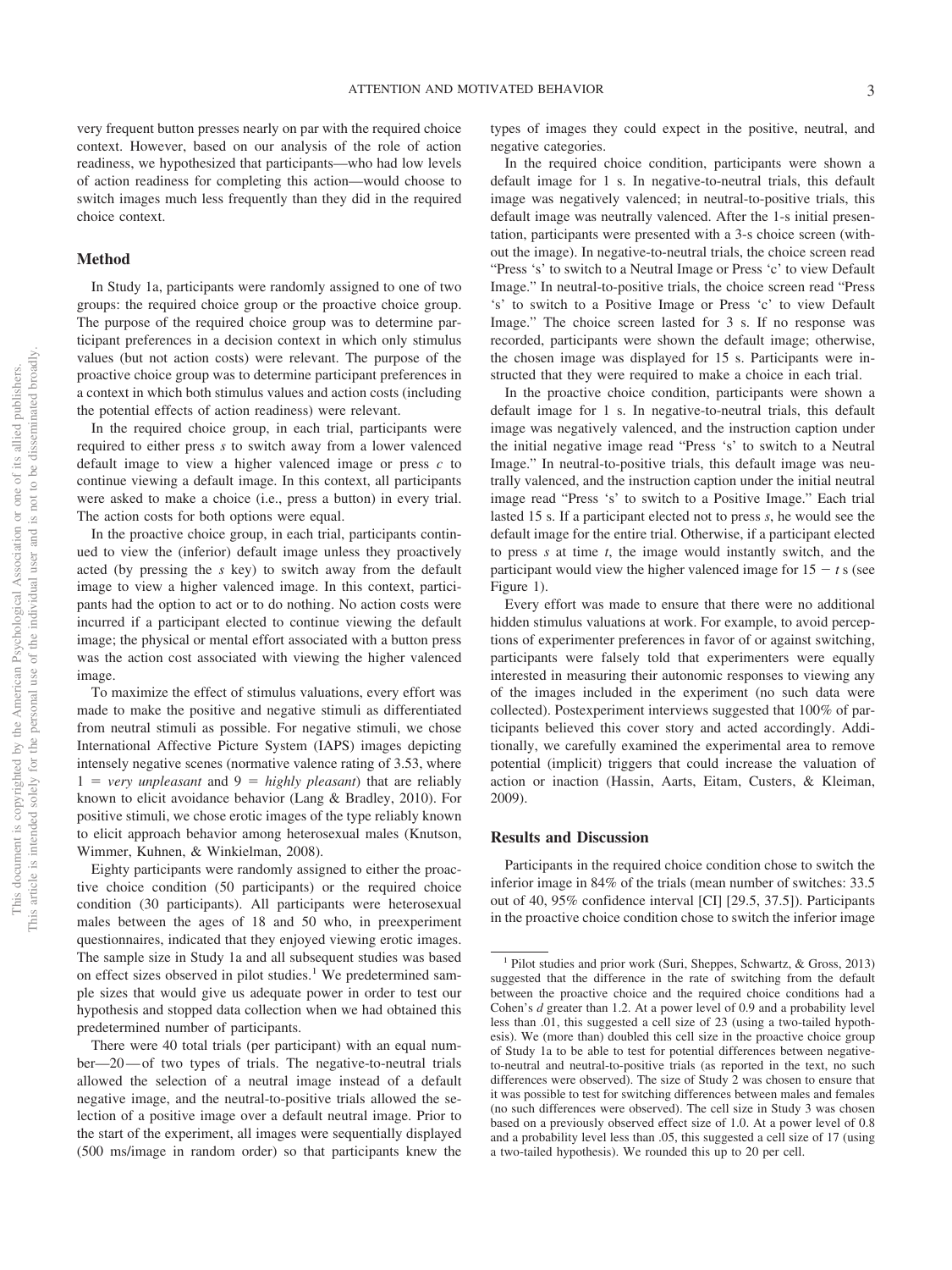

*Figure 1.* Decision context for the required choice condition (left) and the proactive choice condition (right). See the online article for the color version of this figure.

in 45% of the trials (mean number of switches: 18.0 out of 40, 95% CI [14.9, 21.2]). The difference in the rate of switching from the default between the proactive choice and the required choice conditions is significant,  $t(78) = 6.04$ ,  $p < .001$ ,  $d = 1.36$ . There was no interaction between condition and trial type (negative-toneutral vs. neutral-to-positive trials), suggesting that these condition effects generalize across the two different types of trials.

Factors often used to explain inferior outcome preferences (Dinner, Johnson, Goldstein, & Liu, 2011)—implied recommendations and loss aversion—were not applicable in this behavioral context. In postexperiment debriefings, all participants stated that they believed that the purpose of the experiment was to measure their physiological responses upon viewing different images and that the experimenters were indifferent to their viewing choices (thus, implied recommendations were not applicable). Leaving the initially presented image always resulted in superior images (thus, loss aversion was not a factor). Thus, traditional valuation variables did not appear to explain participant behavior in the proactive choice group of Study 1a.

There were two alternative explanations for the seemingly puzzling participant behavior in the proactive choice group. First, it is possible that, negligible as it seems to be, the action cost of the button press was often equal to (or exceeded) the stimulus value of the higher valenced image. Alternatively, it is possible that action readiness for button presses varied throughout the course of the experiment and that, in some cases, the lack of action readiness increased the action cost of button pressing, frequently making it more than the stimulus value of the higher valenced image. We sought to test these two alternatives in Study 1b.

#### **Study 1b: Developing a Logistic Model to Predict Behavior Based on Action Readiness**

If the action cost of a button press frequently exceeds the stimulus value of viewing a higher valenced image, then, barring

noise, participant behavior on each trial should be independent of behavior in prior trials. Alternatively, if action readiness is influencing participant behavior, then the likelihood of button pressing should be influenced by what the participant did in previous trials. In particular, more frequent and more recent button presses should increase action readiness, thereby decreasing action costs (and increasing action values), with the effect that button presses should be more likely. In Study 1b, we sought to test whether the two hypothesized drivers of action readiness—frequency and recency—could be used to predict participant action and inaction in the proactive choice group of Study 1a (since that was the group in which action readiness effects were hypothesized to be relevant).

#### **Method**

We created a model to predict  $p(t)$ , the probability of a button press at trial *t*, using two predictor variables— $F(t)$  and  $R(t)$ .  $F(t)$ , a frequency variable, measured the *total* number of prior button presses (relative to nonpresses) until trial *t*. *R*(*t*), a recency variable, measured the contribution of recent button presses; that is, those that took place just prior to trial *t* (see Figure 2). We reasoned that if such a model fit the observed data well, confirmed the statistical significance of both theorized terms  $[F(t)]$  and  $R(t)$ ], predicted participant behavior well above chance, and made testable predictions that were empirically confirmed, then the case for the influence of action readiness would be strengthened.

*F*(*t*) represents participant behavior in all prior trials (prior to *t*) and is the difference between button presses (1) and nonbutton presses (0) before trial *t*. For each button press, *F*(*t*) was increased by 1, and for a nonpress, it was decreased by 1 (to model that nonpresses created action readiness for nonpresses, not just a lack of readiness for presses). To mark that the first press is especially important with respect to initiating executing readiness, it was given twice the weight  $(=2)$  as other button presses  $(=1; \text{ in pilot})$ data, there were twice as many participants with zero button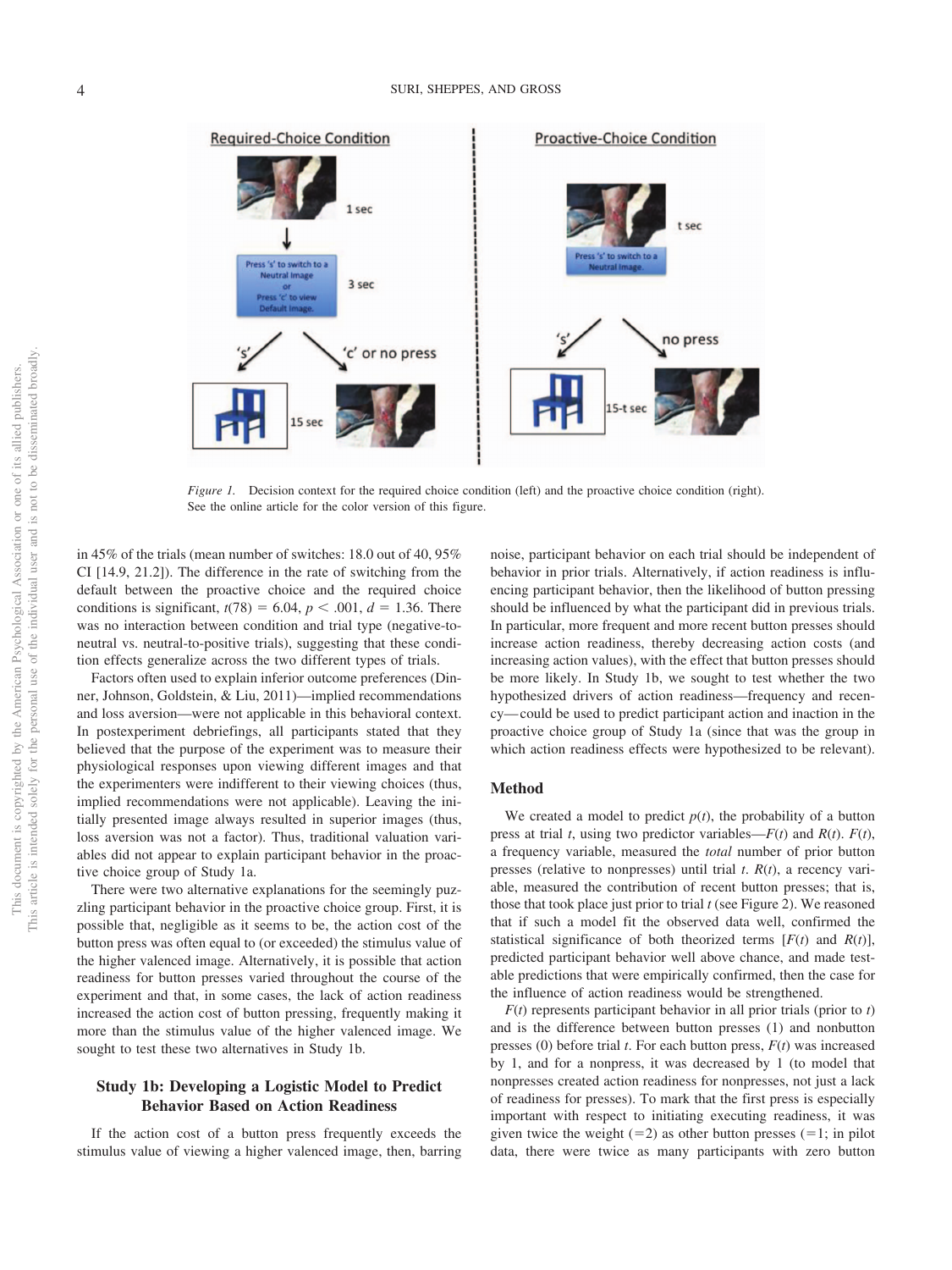

*Figure 2.* Two factors influence action readiness levels: frequency and recency. The frequency factor measures the influence of actions and inactions in all trials prior to  $t_n$ . In this illustrative example, the trials in which an action occurred (top row of dashed lines), outnumber the trials is which the action did not occur (bottom row of dashed lines). The recency factor measures the influence of trials that immediately precede  $t_n$ . The influence of the trial immediately preceding  $t$  (i.e.,  $t_{n-1}$ ) is the highest; it decays exponentially for prior trials. See the online article for the color version of this figure.

presses than with any other number of presses). Thus, for the first seven trials represented by the string 1110011,  $F(8) = 2 + 1 +$  $1 - 1 - 1 + 1 + 1 = 4$ . For the seven trials represented by the string 0000011,  $F(8) = -1 - 1 - 1 - 1 - 1 + 2 + 1 = -2$ .

*R*(*t*) captures the influence of the three immediately prior trials and is equal to  $i_{t-1}e^{-1} + i_{t-2}e^{-2} + i_{t-3}e^{-3}$ , where  $i_{t-1}$ ,  $i_{t-2}$ , and  $i_{t-3}$  are equal to 1 if the  $t$  – first,  $t$  – second, and  $t$  – third trials (respectively) had a button press; otherwise, they equal 0. Here, *e* represents the natural exponential. For example, if the three trials prior to trial *t* were all 1s (i.e., button presses), then  $R(t) = e^{-1} + e^{-2} + e^{-3}$ . On the other hand, if the three trials prior to trial *t* were all 0s (nonbutton presses), then  $R(t) = 0$ . The logic behind this formulation of  $R(t)$  is that the influence of a button press decays exponentially.

We then used the following logistic regression:

$$
\ln[p(t)/(1-p(t))] = \alpha F(t) + \beta R(t) + e
$$

Here,  $\ln[p(t)/(1 - p(t))]$  is the logit of the probability (log odds ratio) that a button press occurs at trial  $t$ ;  $\alpha$  and  $\beta$  are model coefficients; and *e* is the error term.

#### **Results and Discussion**

Both *F*(*t*) and *R*(*t*) were significant in predicting presses or nonpresses (McFadden's  $R^2 = 0.26$ , representing an excellent fit in the context of a logistic regression; McFadden, 1973). Overall, the model correctly predicted participant choice in 75.1% of trials (well above chance). Models using both  $F(t)$  and  $R(t)$  were supe-

rior to models that used  $F(t)$  alone or  $R(t)$  alone (deviance  $= -6.9$ ,  $p < .01$ ).

The results of the logistic regression are summarized in Table 1. The predictive power of the variables in the logistic model suggested two testable predictions related to action readiness. First, the term *R*(*t*) implied that participant behavior should be "clumpy"—that is, button presses and nonpresses should tend to occur together. Second, since action readiness patterns shaped in the early trials should cascade to later trials, participant choices in very early trials (i.e., the first two trials) should predict participant behavior in subsequent trials.

To test the clumpiness prediction, we represented a button press in a trial by 1 and a nonpress by 0. The string 1100001111000011100 has more "clumpiness" than 1101001011010010100, though they both have the same number of 1s and 0s.

We used the total number of switches (1 to 0 or 0 to 1) to create a metric *c* for clumpiness (defined as the total number of switches divided by the total possible switches; lower numbers represent

Table 1 *Results of Logistic Regression*

|           | Estimate | Standard error | z value | $Pr(\ge  z )$         |
|-----------|----------|----------------|---------|-----------------------|
| Intercept | $-.26$   | .08            | $-3.0$  | .002                  |
| F(t)      | .10      | .006           | 15.86   | $< 2 \times 10^{-16}$ |
| R(t)      | .74      | 28             | 2.64    | .008                  |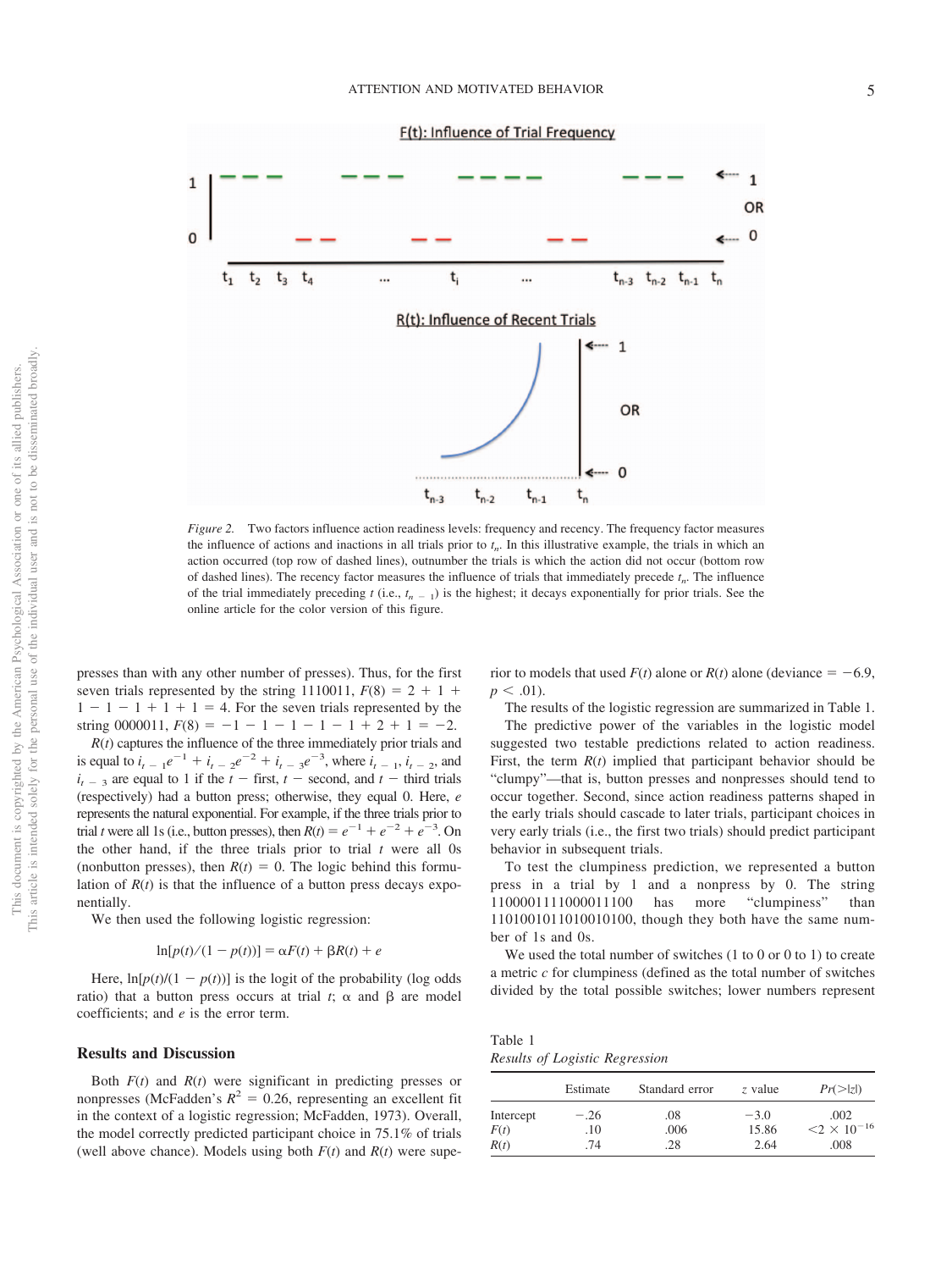greater clumpiness). For example,  $c(101011)$  is  $4/5 = 0.8$  and  $c(111100)$  is  $1/5 = 0.2$ .

To measure the clumpiness of a randomly generated binary string in which the probability of a 1 is 45% (equal to the overall probability of a button press in the proactive choice group of Study 1), we used the bootstrapping method. We randomly generated 10,000 such strings and computed the average clumpiness scores of these strings to be 0.49. The clumpiness score of the Study 1a proactive choice group strings was 0.29—a much higher level than would occur if 1s were randomly distributed  $(p < .01)$ .

To test the early trials prediction, we measured the downstream trial switches of participants who had elected not to switch images in either of the first two trials (00 participants) and compared this to participants who had pressed the button in both of the first two trials (11 participants) and participants who had pressed the button in exactly one of the first two trials (10 or 01 participants). As predicted by the model, the total button presses in the proactive choice group of Study 1 were a function of the action readiness produced in the first two trials; that is,  $11 (74%) > 01 (52%) \approx 10$  $(51\%) > 00$  (28%),  $F(3, 46) = 9.66, p < .01$ .

Both the clumpiness and the early trial property provide evidence in support of the hypothesis that action readiness influenced participant behavior in the proactive choice group of Study 1a.

#### **Study 2: Generalizability of Our Logistic Model**

We next sought to test the generalizability of the logistic model derived in Study 1b by using stimuli and participants that were different from those used to create the model. This is a necessary step since while Study 1b provided support for the influence of action readiness, it did not prove the general validity of the model derived in Study 1b. To do this, it is necessary to test the predictions of the model in the context of a new data set.

In addition to providing general evidence for the logistic model, we sought to address an important limitation of Study 1a. Specifically, in an attempt to make positive stimuli as motivationally salient as possible, we had limited our stimuli to erotic images and our participants to heterosexual males who acknowledged that they enjoyed viewing erotic images. We had derived our logistic model for this particular demographic and stimulus set. However, we reasoned that since the logistic model was derived purely using action readiness–related features, it should also predict responses for a sample that included males and females and used a different set of stimuli.

#### **Method**

Ninety-three participants (58 females) between the ages of 18 and 50 were asked to complete procedures identical to those used for the proactive choice group in Study 1a. However, the stimuli used in Study 2 were different from those used in Study 1a. Unlike in Study 1a, the positive images depicted aesthetically pleasing scenes of nature selected from the Internet (that in preexperimental pilot testing were chosen in 91% of trials over neutral images).

As in Study 1a, participants were (mis)informed that the experimenters wished to measure their affective responses to images and were indifferent to whether they switched or not. A finger pulse monitor was attached to the nondominant hand of each participant. As in previous studies, postexperiment interviews suggested that

100% of participants believed this cover story and acted accordingly.

#### **Results and Discussion**

Participants switched images in 42.2% of trials (mean number of switches: 16.9, 95% CI [14.3, 19.4]). This was statistically equivalent to the rate observed in the proactive choice group in Study 1a. The logistic model correctly predicted participant choices in 71.2% of trials (similar to 75.1% for Study 1a participants).

#### **Study 3: Action Initiation or Rehearsal Increases Action Readiness**

In Study 3, we tested a crucial implication of our logistic model—namely, that *mandating* action (or action rehearsal) early in the experiment should increase action readiness levels throughout the experiment—thereby resulting in higher levels of proactive action.

#### **Method**

In Study 1a (proactive choice group), 38% of the participants had elected not to switch images in either of the first two trials (00 participants). Only 14% of participants had elected to switch in both trials (11 participants). The rest of the participants switched images in exactly one of the first two trials.

Using the logistic model created in Study 1b, we calculated that if all the participants were *required* to switch images in exactly one of the first two trials, then the total number of switches (across all participants, across all trials) would increase to 57% (compared to 45% in Study 1). This would occur because the large number of 00 participants would become 01 or 10 participants. Having an early button press would have cascading effects, resulting in a higher level of button presses.

To calculate the prediction for this higher level, we used the logistic model from Study 1b and assumed that 50% of participants would start with press or no press (10) and that 50% of participants would start with no press or press (01) in the first two trials. We calculated  $F(t)$  and  $R(t)$  after the first two trials and used these values to calculate the probability of a button press at the next trial (i.e., the first nonmandatory trial). We used the computed probability (say, *P* for a given trial) and randomly picked a probability, *r*, from a normal probability curve centered at *P*. If  $r > 50\%$ , we assumed a button press; otherwise, we assumed a nonbutton press. We then calculated the button press probability for the next trial until we generated a press/no-press profile for all 40 trials. Using bootstrapping, we calculated that the average number of button presses (after the mandatory trials) should be 57%.

This prediction is at odds with prior motivational and decisionmaking accounts (that do not feature action readiness) and consistent with accounts featuring action readiness. If only stimulus values and action costs were operational, then required preexperiment trials should not affect action values in later trials.

In Study 3, we selected three levels of action readiness: (a) one-trial practice, which involved physically performing the action required to overcome a default; (b) one-trial rehearsal, which involved mentally rehearsing the action required to overcome a default; and (c) no practice or rehearsal. We hypothesized that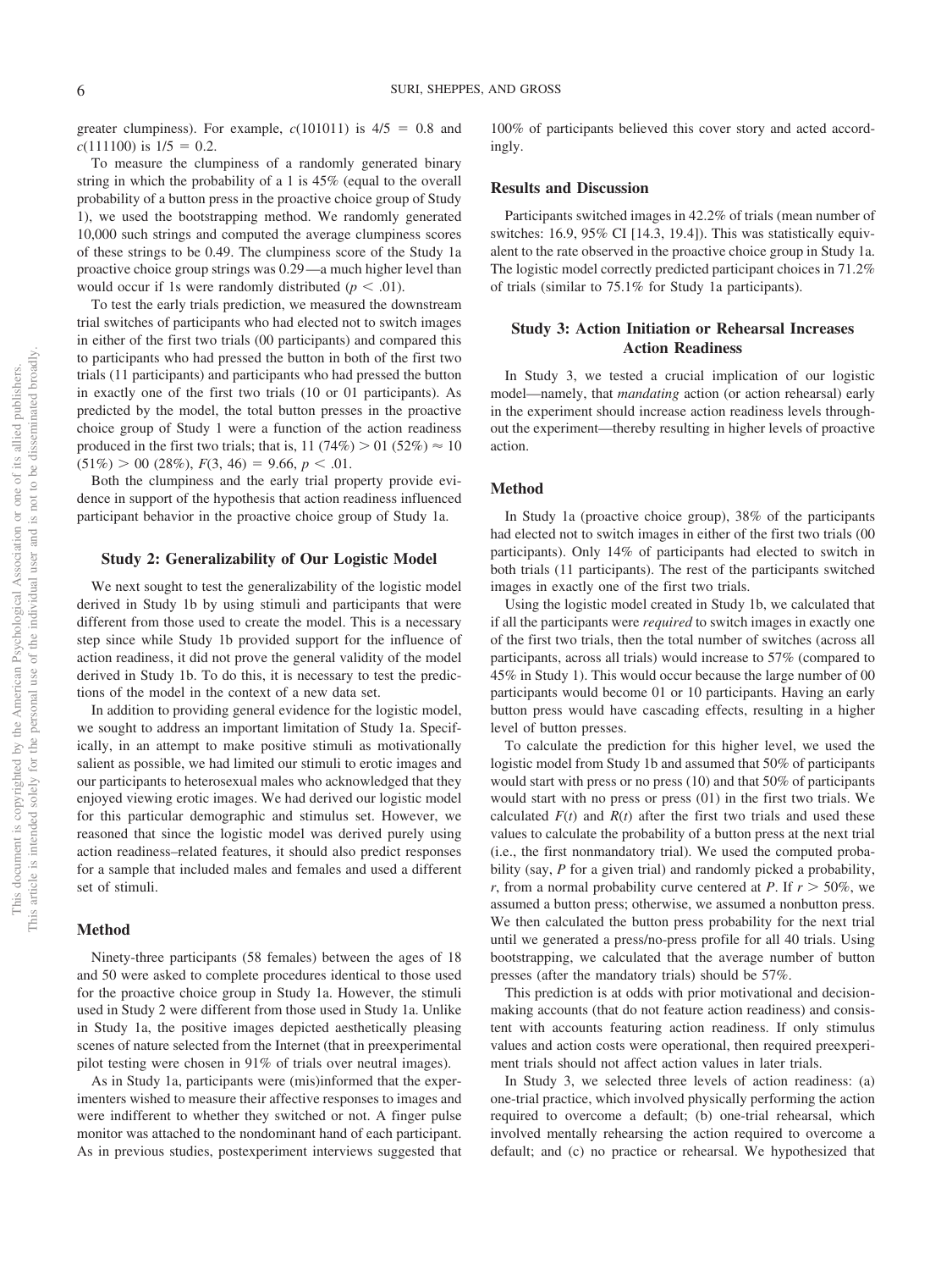physically performing the action would cause greater action readiness (and therefore greater proactive action in switching away from the default) than mental rehearsal, which in turn would cause greater action readiness than no practice.

Sixty participants (selected using the same criteria and stimuli as in Study 1a) were randomly assigned to one of three conditions: physical practice, mental practice, or no practice. Participants in all three conditions were given the proactive choice instructions described in Study 1a. Physical practice participants were asked to complete two additional preexperiment trials. In one—and only one—of these trials, they were required to press the *s* key to switch the default image for another image. In the other trial, they were required to not press the *s* key. The order of these trials was left up to the participants. Mental practice participants were asked to mentally rehearse pressing the *s* key in one (and only one) of two preexperiment trials. They were instructed to imagine—as vividly as possible—their hand coming onto the keyboard and a finger pressing the *s* key. In the other preexperiment trial, participants were asked to imagine—as vividly as possible—their hand staying in its current spot (and not coming to the keyboard and pressing the *s* key). As in the physical practice group, the order of these two trials was left up to the participants. In the no practice condition, participants were allowed to complete the two preexperiment trials in any way they chose (i.e., they were not required to either press or not press *s*).

As in Study 1a, participants were (mis)informed that the experimenters wished to measure their affective responses to images and were indifferent to whether they switched or not. A finger pulse monitor was attached to the nondominant hand of each participant. As in previous studies, postexperiment interviews suggested that 100% of participants believed this cover story and acted accordingly.

#### **Results and Discussion**

Participants in the physical practice condition pressed *s* in 62.6% (mean number of switches: 25.1, 95% CI [19.8, 30.2]) of the trials. Participants in the mental practice condition pressed *s* in 52.2% (mean number of switches: 21.1, 95% CI [15.5, 26.7]) of the trials. Participants in the no practice condition pressed *s* in 32.5% (mean number of switches: 12.8, 95% CI [7.7, 18.0]) of the trials (replicating results from the proactive choice group in Study 1a),  $t(68) = 1.5, p = .12$ .

The action costs in each of the groups (i.e., the effort of a button press) apparently appeared to be identical in all groups. Yet, consistent with our account, varying levels of action readiness produced different behaviors.

Both conditions in which action readiness was hypothesized to increase (physical practice and mental practice) produced significantly greater switching than the nonreadiness increasing condition (no practice): physical practice versus no practice:  $t(38) =$ 3.33,  $p = .002$ ,  $d = 1.02$ ; mental practice versus no practice:  $t(38) = 2.19, p = .03, d = 0.66$ . The difference between the physical practice and mental practice conditions was not significant,  $t(38) = 1.02$ ,  $p = .31$ , suggesting that the action readiness produced by mental rehearsal was not significantly weaker than the action readiness produced by physical action completion.

The value of 57% predicted by the logistic model was within the 95% CI of 50%–76% for the physical practice group. Participants in the no practice group switched images in 33% of all trials statistically equivalent to the proactive choice group of Study 1a.

#### **General Discussion**

We hypothesized that action readiness—the ease with which a new action can be initiated, given the preaction launch state of the individual—influences subjective perceptions of action costs. By our account, holding stimulus valuations constant, a person is more likely to perform a behavior with high levels of action readiness than low levels of action readiness. We further hypothesized that action readiness would increase with the frequency and recency of the performance of that action.

To test these hypotheses, we created a picture-viewing decision context. In Study 1a, participants persisted with an inferior option (a lower valence default image), even though their valuation preference—measured in a forced choice context not involving action readiness factors—was for the nondefault image. In Study 1b, we used a logistic model to show that the prior frequency and recency of an action (here, a button press) predicted the probability of the occurrence of that action. This provided evidence that action readiness drove the observed behavior in Study 1a. In Study 2, we showed that the logistic model predicted behavior for a data set not used to generate the model. Finally, in Study 3, we further confirmed the role of action readiness by examining the effects of requiring participants to act in one of two early trials. As predicted by accounts featuring action readiness, but not by other accounts, the effects of initial actions cascaded throughout the experiment.

We have conceptualized action readiness in terms of increasing or decreasing action costs. Performing an action that has not been frequently or recently performed often requires greater effort than performing actions that have been frequently or recently performed. Such effort may involve cognitive costs (Shenhav, Botvinick, & Cohen, 2013), and these costs may become manifest in several behavioral contexts, including those we have examined in this work.

A second—but we think less apt—way to conceptualize action readiness is in terms of habit. Habit is defined as a preexisting association, strengthened by long-standing repetition, between cue and action (Neal, Wood, & Quinn, 2006). Action readiness, on the other hand, is related to the facilitation of activated action, even when such an action does not result from a long-standing association with a cue. In Study 3, we detected action readiness effects after participants pressed a key just once—which could hardly be labeled a habit. However, we recognize the possibility that action readiness processes may lead to habit formation over time.

Action readiness may provide a new way to analyze behavior in which people persist with an action even though the stimulus value of that action is zero or negative. For example, people have a tendency to repeatedly sit in the same spot in a classroom (even if the seat is not differentiated from other seats; Costa, 2012). Similarly, people continue to snack well past satiation because the food item remains within easy reach (Cohen & Farley, 2008), as though the act of eating has "momentum" (Mehrabian & Riccioni, 1986). By our account, such behaviors occur because the chosen actions (sitting in the same chair or having another bite) have a high level of action readiness. This enables the initiation of actions associated with stimulus values that are zero or negative.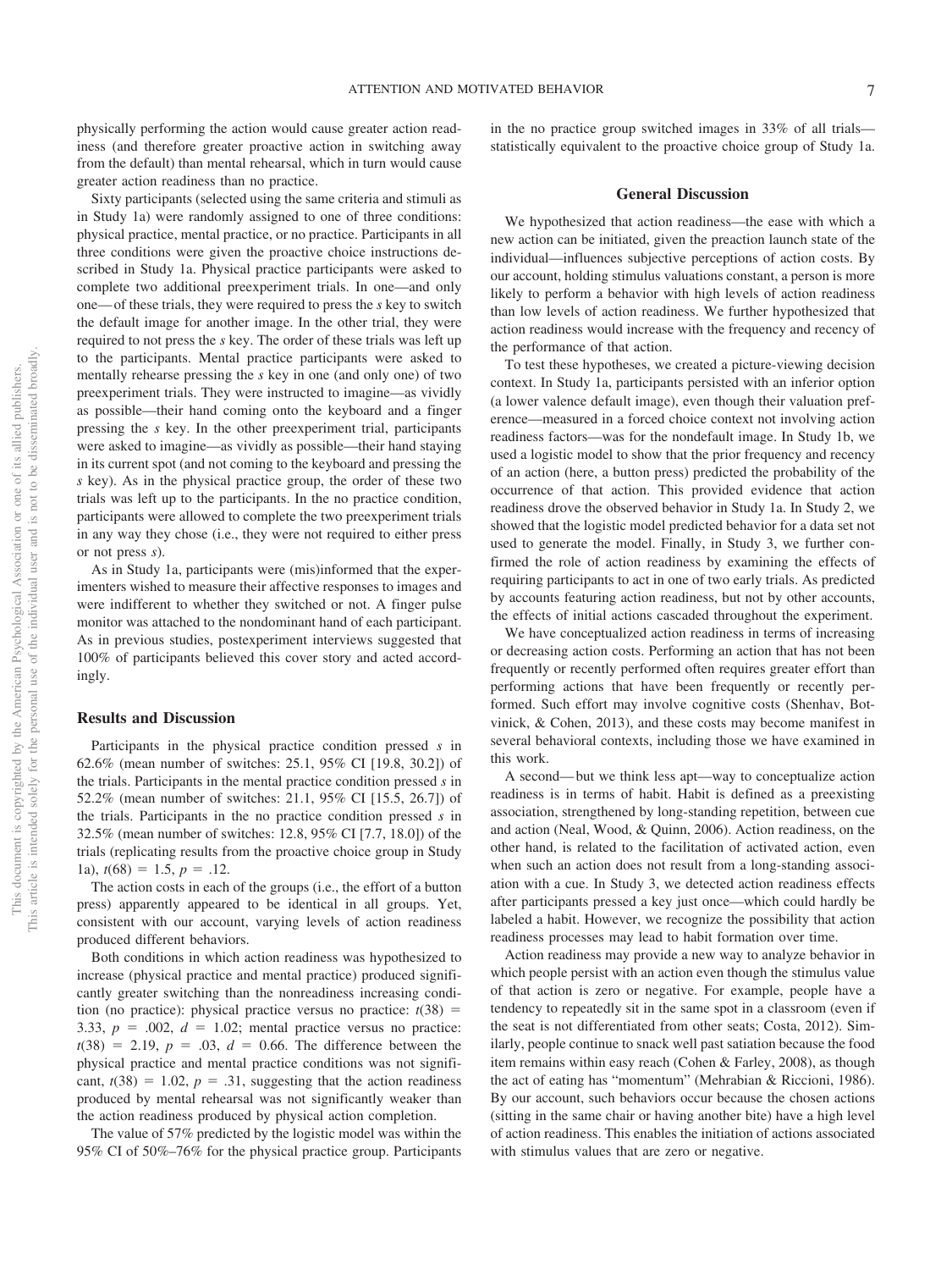Action readiness may also provide a new way to analyze behavior in which people persist with inaction when seemingly low-cost actions could have resulted in large gains. For example, patients frequently do not take medicines crucial to their health (Suri et al., 2013); employees do not spend a few minutes to start beneficial retirement accounts crucial to their financial future (Beshears, Choi, Laibson, & Madrian, 2006); and individuals do not proactively perform simple actions to obtain their preferred options in decision contexts involving organ donation (Johnson & Goldstein, 2003), electric utilities (Hartman, Doane, & Woo, 1991), and insurance providers (Johnson, Hershey, Meszaros, & Kunreuther, 1993; Samuelson & Zeckhauser, 1988).

Prior analyses have drawn attention to subtle factors that might underlie such behavior, such as implied recommendation and loss aversion (Dinner et al., 2011; Kahneman, Knetsch, & Thaler, 1991). However, these factors do not always appear to apply to these behavioral contexts. By our account, these behaviors occur because they require unfamiliar actions with low action readiness. If such actions had been performed even once before, they would be much more likely to be performed again.

Action readiness may also explain why individuals act inconsistently in what appear to be comparable situations. The valuation calculus described in Equation 1 suggests that if the valuation of a stimulus exceeds associated action costs, then, barring noise, the relevant action should always occur. Similarly, if the valuation of a stimulus is less than the associated action costs, then, barring noise, the relevant action should never occur. The present work suggests the intriguing possibility that seeming inconsistencies in the valuation calculus are not products of random noise but may be attributable to varying levels of readiness to act.

It is possible that action readiness may be an underlying factor in a variety of heuristics and biases. For example, the status quo bias (Samuelson & Zeckhauser, 1988; Suri et al., 2013)—the tendency to prefer the current state—may be driven at least in part by the lack (or presence) of action readiness in a given context. Anchoring and adjustment (Tversky & Kahneman, 1974)—a tendency to continue to disproportionately rely on an initial data point—may result from a lack of action readiness in the processing of new, potentially relevant information. In general, any heuristic or bias that can be attributed to (action) cost avoidance (Shah & Oppenheimer, 2008) may involve action readiness effects.

The effects of action readiness can be observed in a wide array of disciplines. For example, the task switching literature (Rubinstein, Meyer, & Evans, 2001) discriminates between two types of trials: an *n*th trial is a switch trial if it involves a different task from the  $n -$  first trial, and it is a repeat trial if it involves the same task as the  $n -$  first trial. A large body of evidence has demonstrated that, across various types of tasks, performance on switch trials is worse than on performance trials (Monsell, 2003). While there are several ways to understand this phenomenon, a prominent model suggests that repeated trials are more efficient because of transient carryover of task set "activation" from trial to trial (Gilbert & Shallice, 2002). This activation-based proposal is consistent with the action readiness account described here. Similarly, a propensity for repeating familiar actions may lead individuals and organizations to stay with existing processes and conduct searches (e.g., for new processes) much less than is optimal (Schotter & Braunstein, 1981), even though these new processes may offer significant efficiencies.

Action readiness effects are also abundant in the public policy domain. Many such effects were discussed at length in the influential book *Nudge*, in which Thaler and Sunstein (2008) identified several decisions in which individuals could be nudged to select more optimal options as long as these options were made to be the default options. While several of their examples involved changing the underlying stimulus value, some examples leveraged the role of action readiness in financial- and health-related domains.

Finally, action readiness effects may play an important role in developing effective self-control interventions. Baumeister and Heatherton (1996) propose that the longer a response is repeated, the more difficult it becomes to override. They therefore suggest that self-control attempts are most likely to be successful *before* action readiness increases the costs of stopping an undesirable action. This implies that self-control interventions should ideally target the earliest manifestation of an undesirable behavior and should not be limited to contexts in which a behavior has "hardened" and assumed troubling proportions.

In this study series, we have demonstrated that action readiness effects can be influential even in contexts that include stimulus valuations (Equation 2) that suggest contrary actions. However, action readiness may not always appreciably affect behavior. Many behaviors are largely or entirely shaped by stimulus valuations. Future studies must investigate the circumstances in which action readiness influences behavior to a greater or lesser extent. In one such effort, we recently (Suri & Gross, 2015) found that orienting attention is necessary for stimulus valuations to occur. This suggests the possibility that action readiness effects may be most pronounced when levels of orienting attention are low, as these are the circumstances in which stimulus valuations should play a reduced role.

#### **References**

- Bargh, J. A. (2006). What have we been priming all these years? On the development, mechanisms, and ecology of nonconscious social behavior. *European Journal of Social Psychology, 36,* 147–168. http://dx.doi .org/10.1002/ejsp.336
- Baumeister, R. F., & Heatherton, T. F. (1996). Self-regulation failure: An overview. *Psychological Inquiry, 7,* 1–15. http://dx.doi.org/10.1207/ s15327965pli0701\_1
- Beshears, J., Choi, J. J., Laibson, D., & Madrian, B. C. (2006). *The importance of default options for retirement savings outcomes: Evidence from the United States* (NBER Working Paper No. 12009). Cambridge, MA: National Bureau of Economic Research.
- Bradley, M. M., & Lang, P. J. (2007). The International Affective Picture System (IAPS) in the study of emotion and attention. In J. A. Coan & J. B. Allen (Eds.), *Handbook of emotion elicitation and assessment* (pp. 29–46). New York, NY: Oxford University Press.
- Cohen, D., & Farley, T. A. (2008). Eating as an automatic behavior. *Preventing Chronic Disease, 5,* A23.
- Costa, M. (2012). Territorial behavior in public settings. *Environment and Behavior, 44,* 713–721. http://dx.doi.org/10.1177/0013916511403803
- Dinner, I., Johnson, E. J., Goldstein, D. G., & Liu, K. (2011). Partitioning default effects: Why people choose not to choose. *Journal of Experimental Psychology: Applied, 17,* 332–341. http://dx.doi.org/10.1037/ a0024354
- Forster, K. I., & Davis, C. (1984). Repetition priming and frequency attenuation in lexical access. *Journal of Experimental Psychology: Learning, Memory, and Cognition, 10,* 680–698. http://dx.doi.org/10 .1037/0278-7393.10.4.680